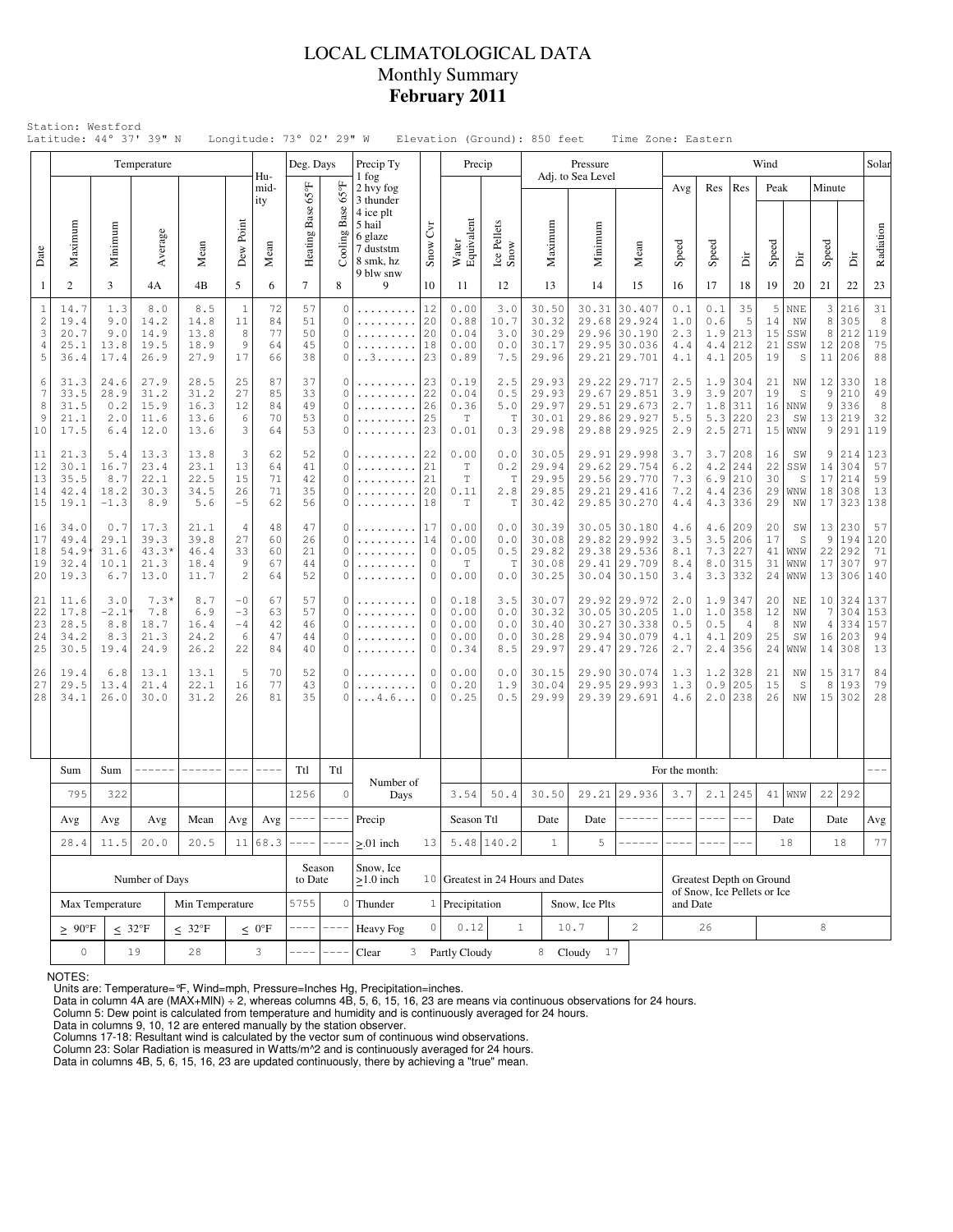# OBSERVATIONS AT 3-HOUR INTERVALS **February 2011: Westford**

| Wind                                                      |                                                                                                                                                                                                                                                                                                                                                                                                                                                                                                      |                                                                                            |                                                              |                                                |                                                                                |                                              |                                                                                      |                                                                                                    |                                                                            |                                                                         |                                                                                             |                                                              |                                              |                                                                | Wind                                                                           |                                                                                                           |                                                                                                    |                                                                         |                                                                          |                                                                                              |                                                              |                                                                            |                                                            | Wind                                                                              |                                                                             |                                                                                                                         |                                                                                                         |
|-----------------------------------------------------------|------------------------------------------------------------------------------------------------------------------------------------------------------------------------------------------------------------------------------------------------------------------------------------------------------------------------------------------------------------------------------------------------------------------------------------------------------------------------------------------------------|--------------------------------------------------------------------------------------------|--------------------------------------------------------------|------------------------------------------------|--------------------------------------------------------------------------------|----------------------------------------------|--------------------------------------------------------------------------------------|----------------------------------------------------------------------------------------------------|----------------------------------------------------------------------------|-------------------------------------------------------------------------|---------------------------------------------------------------------------------------------|--------------------------------------------------------------|----------------------------------------------|----------------------------------------------------------------|--------------------------------------------------------------------------------|-----------------------------------------------------------------------------------------------------------|----------------------------------------------------------------------------------------------------|-------------------------------------------------------------------------|--------------------------------------------------------------------------|----------------------------------------------------------------------------------------------|--------------------------------------------------------------|----------------------------------------------------------------------------|------------------------------------------------------------|-----------------------------------------------------------------------------------|-----------------------------------------------------------------------------|-------------------------------------------------------------------------------------------------------------------------|---------------------------------------------------------------------------------------------------------|
| Hour                                                      | Sunshine                                                                                                                                                                                                                                                                                                                                                                                                                                                                                             | Pressure                                                                                   | Rainfall<br>rate                                             | Temperature                                    | Dew Point                                                                      | Humidity                                     | Direction                                                                            | Speed                                                                                              | Gust                                                                       | Sunshine                                                                | Pressure                                                                                    | Rainfall<br>rate                                             | Temperature                                  | Dew Point                                                      | Humidity                                                                       | Direction                                                                                                 | Speed                                                                                              | Gust                                                                    | Sunshine                                                                 | Pressure                                                                                     | Rainfall<br>rate                                             | Temperature                                                                | Dew Point                                                  | Humidity                                                                          | Direction                                                                   | Speed                                                                                                                   | Gust                                                                                                    |
|                                                           |                                                                                                                                                                                                                                                                                                                                                                                                                                                                                                      |                                                                                            |                                                              | FEB 01                                         |                                                                                |                                              |                                                                                      |                                                                                                    |                                                                            |                                                                         |                                                                                             |                                                              | FEB 02                                       |                                                                |                                                                                |                                                                                                           |                                                                                                    |                                                                         |                                                                          |                                                                                              |                                                              | FEB 03                                                                     |                                                            |                                                                                   |                                                                             |                                                                                                                         |                                                                                                         |
| 01<br>04<br>07<br>10<br>13<br>16<br>19<br>22              | , 30.48<br>0.00<br>2<br>69<br>05<br>0<br>0<br>$-6$<br>3<br>05<br>0<br>30.45<br>0.00<br>$-6$<br>63<br>$\mathbb O$<br>$\mathbf 0$<br>30.46<br>6<br>03<br>0.00<br>$-4$<br>64<br>0<br>30.43<br>9<br>$-3$<br>114<br>0.00<br>57<br>04<br>0<br>0.00<br>$\overline{7}$<br>$\mathbf{2}$<br>91<br>30.37<br>13<br>77<br>03<br>9<br>23<br> 30.36<br>0.00<br>80<br>01<br>$\mathbf{1}$<br>14<br>6<br>0<br>0<br> 30.38<br>0.00<br>10<br>36<br>82<br>30.35<br>9<br>5<br>0<br>0.00<br>82<br>0 <sub>0</sub><br>$\circ$ |                                                                                            |                                                              |                                                |                                                                                |                                              |                                                                                      | 0<br>0<br>$\mathbf{1}$<br>$\mathbb O$<br>$\mathsf S$<br>$\overline{4}$<br>3<br>$\overline{2}$      | 0<br>$\mathbb O$<br>$\circ$<br>30 <sub>1</sub><br>42<br>$\circ$<br>$\circ$ | 30.29<br>30.17<br>30.04<br>29.92<br>29.75<br>14 29.69<br>29.73<br>29.86 | 0.00<br>0.00<br>0.00<br>0.00<br>0.00<br>0.00<br>0.00<br>0.00                                | 10<br>12<br>14<br>17<br>18<br>19<br>18<br>10                 | 5<br>8<br>10<br>13<br>14<br>15<br>15<br>6    | 82<br>84<br>85<br>85<br>85<br>86<br>86<br>83                   | 36<br>0 <sub>0</sub><br>05<br>06<br>05<br>04<br>06<br>30                       | 0<br>$\mathbb O$<br>$1\,$<br>$\mathbb O$<br>$\sqrt{2}$<br>$\overline{c}$<br>$\mathbb O$<br>$\overline{2}$ | 0<br>1<br>4<br>3<br>5<br>7<br>0<br>8                                                               | 0<br>$\mathbf{0}$<br>$\mathbf{0}$<br>98<br>121<br>0<br>0                | 29.99<br>30.10<br>30.21<br>30.28<br>250 30.24<br>30.23<br>30.23<br>30.19 | 0.00<br>0.00<br>0.00<br>0.00<br>0.00<br>0.00<br>0.00<br>0.00                                 | 10<br>9<br>9<br>14<br>20<br>20<br>15<br>14                   | 6<br>5<br>5<br>9<br>12<br>11<br>9<br>8                                     | 84<br>83<br>84<br>80<br>70<br>67<br>75<br>74               | 32<br>31<br>31<br>10<br>20<br>21<br>21<br>19                                      | 3<br>0<br>0<br>0<br>$\frac{2}{5}$<br>6<br>5                                 | 7<br>$\overline{4}$<br>$\begin{smallmatrix}1\\1\end{smallmatrix}$<br>$\begin{array}{c} 4 \\ 11 \end{array}$<br>11<br>11 |                                                                                                         |
|                                                           |                                                                                                                                                                                                                                                                                                                                                                                                                                                                                                      |                                                                                            |                                                              | FEB 04                                         |                                                                                |                                              |                                                                                      |                                                                                                    |                                                                            |                                                                         |                                                                                             |                                                              | FEB 05                                       |                                                                |                                                                                |                                                                                                           |                                                                                                    |                                                                         |                                                                          |                                                                                              |                                                              | FEB 06                                                                     |                                                            |                                                                                   |                                                                             |                                                                                                                         |                                                                                                         |
| 01<br>04<br>07<br>10<br>13<br>16<br>19<br>22              | 0<br>$\mathbb O$<br>243<br>265<br>63<br>0<br>0                                                                                                                                                                                                                                                                                                                                                                                                                                                       | 0, 30.17<br>30.10<br>30.08<br> 30.03<br>29.98<br> 30.00<br> 30.00<br>29.98                 | 0.00<br>0.00<br>0.00<br>0.00<br>0.00<br>0.00<br>0.00<br>0.00 | 15<br>15<br>14<br>20<br>23<br>24<br>24<br>18   | 8<br>$\boldsymbol{7}$<br>6<br>8<br>$\,9$<br>11<br>13<br>9                      | 73<br>70<br>69<br>60<br>56<br>57<br>64<br>68 | 22<br>20<br>21<br>20<br>21<br>21<br>24<br>19                                         | 3<br>2<br>4<br>7<br>4<br>4<br>$\mathbf{1}$<br>$1\,$                                                | 13<br>$^{\rm 8}$<br>10<br>16<br>11<br>7<br>$\overline{7}$<br>4             | $\circ$<br>$\circ$<br>371<br>392<br>25<br>$\circ$<br>$\circ$            | 0, 29.94<br>29.91<br>29.88<br>29.84<br>29.73<br>29.64<br>29.51<br>29.30                     | 0.00<br>0.00<br>0.00<br>0.00<br>0.00<br>0.00<br>0.00<br>0.00 | 18<br>20<br>21<br>28<br>36<br>36<br>31<br>31 | 9<br>$\boldsymbol{7}$<br>$\,8\,$<br>12<br>14<br>26<br>29<br>30 | 66<br>56<br>58<br>52<br>39<br>68<br>90<br>93                                   | 20<br>20<br>20<br>20<br>21<br>21<br>06<br>06                                                              | T<br>6<br>6<br>$\overline{7}$<br>$\overline{7}$<br>6<br>0<br>$\mathbf 0$                           | 7<br>12<br>13<br>14<br>13<br>13<br>0<br>0                               | $\mathbf{0}$<br>$\mathbf{0}$<br>35<br>39<br>$\circ$<br>0                 | 0, 29.24<br>29.47<br>29.65<br>29.75<br>29.81<br>39 29.86<br>29.92<br>29.93                   | 0.00<br>0.00<br>0.00<br>0.00<br>0.00<br>0.00<br>0.00<br>0.00 | 28<br>25<br>26<br>29<br>31<br>31<br>30<br>30                               | 26<br>23<br>24<br>25<br>27<br>26<br>26<br>26               | 93<br>92<br>91<br>87<br>84<br>82<br>84<br>86 19                                   | 31<br>32<br>28<br>33<br>32<br>32<br>19                                      | 0<br>6<br>3<br>$\,1$<br>$\,1\,$<br>0<br>$\overline{\mathbf{c}}$<br>$\overline{c}$                                       | 0<br>$1\,8$<br>$\begin{array}{c}\n11 \\ 7 \\ 3\n\end{array}$<br>$\circ$<br>5<br>5                       |
|                                                           | FEB 07                                                                                                                                                                                                                                                                                                                                                                                                                                                                                               |                                                                                            |                                                              |                                                |                                                                                |                                              |                                                                                      |                                                                                                    |                                                                            |                                                                         |                                                                                             | FEB 08                                                       |                                              |                                                                |                                                                                |                                                                                                           |                                                                                                    |                                                                         |                                                                          |                                                                                              | FEB 09                                                       |                                                                            |                                                            |                                                                                   |                                                                             |                                                                                                                         |                                                                                                         |
| 01<br>04<br>07<br>10<br>13<br>16<br>19<br>22              | 0<br>0<br>197<br>167<br>44<br>0                                                                                                                                                                                                                                                                                                                                                                                                                                                                      | 0, 29.93<br>29.92<br>29.92<br>29.91<br>29.83<br>29.82<br>29.80<br>0 29.73                  | 0.00<br>0.00<br>0.00<br>0.00<br>0.00<br>0.00<br>0.00<br>0.00 | 30<br>29<br>29<br>32<br>33<br>33<br>32<br>31   | 27<br>26<br>26<br>28<br>28<br>27<br>28<br>29                                   | 88<br>88<br>85<br>80<br>79<br>83<br>90       | 87,22<br>21<br>19<br>21<br>20<br>20<br>21<br>20                                      | 2<br>$\sqrt{2}$<br>3<br>6<br>7<br>3<br>3<br>3                                                      | 6<br>5<br>7<br>11<br>11<br>9<br>9<br>7                                     | $\circ$<br>$\circ$<br>25<br>30 <sup>1</sup><br>7<br>$\circ$             | 0, 29.63<br>29.53<br>29.53<br>29.58<br>29.61<br>29.68<br>29.83<br>0 29.94                   | 0.00<br>0.00<br>0.00<br>0.00<br>0.00<br>0.00<br>0.00<br>0.00 | 31<br>31<br>24<br>19<br>13<br>9<br>5<br>3    | 30<br>29<br>22<br>15<br>8<br>4<br>$-0$<br>$-4$                 | 94<br>94<br>91<br>85<br>81<br>80<br>77<br>72                                   | 120<br>26<br>32<br>02<br>34<br>34<br>30<br>28                                                             | 3<br>$\mathbb O$<br>5<br>3<br>$\overline{4}$<br>3<br>$\overline{4}$<br>6                           | 8<br>2<br>11<br>7<br>11<br>11<br>8<br>11                                | $\mathbf{0}$<br>$\mathbf{0}$<br>42<br>153<br>$\circ$                     | 0, 29.99<br>29.98<br>29.95<br>29.96<br>29.89<br>65 29.87<br>29.89<br>0 29.89                 | 0.00<br>0.00<br>0.00<br>0.00<br>0.00<br>0.00<br>0.00<br>0.00 | 3<br>$\epsilon$<br>8<br>14<br>18<br>20<br>19<br>18                         | $-4$<br>$-1$<br>3<br>7<br>10<br>9<br>8<br>8                | 71,28<br>74<br>78<br>74<br>68<br>62<br>62<br>65                                   | 21<br>20<br>21<br>19<br>21<br>21<br>24                                      | 4<br>5<br>$\overline{\mathcal{I}}$<br>8<br>6<br>$\boldsymbol{7}$<br>5<br>2                                              | 14<br>$\mathsf 9$<br>$\begin{smallmatrix}1&2\\1&4\end{smallmatrix}$<br>$1\,5$<br>12<br>$\,$ 8 $\,$<br>5 |
|                                                           |                                                                                                                                                                                                                                                                                                                                                                                                                                                                                                      |                                                                                            |                                                              | FEB 10                                         |                                                                                |                                              |                                                                                      |                                                                                                    |                                                                            |                                                                         |                                                                                             |                                                              | FEB 11                                       |                                                                |                                                                                |                                                                                                           |                                                                                                    |                                                                         |                                                                          |                                                                                              |                                                              | FEB <sub>12</sub>                                                          |                                                            |                                                                                   |                                                                             |                                                                                                                         |                                                                                                         |
| 01<br>04<br>07<br>10<br>13<br>16<br>19<br>22              | $\mathbb O$<br>0<br>401<br>608<br>76<br>0<br>0                                                                                                                                                                                                                                                                                                                                                                                                                                                       | 0, 29.90<br>29.88<br>29.91<br>29.93<br>29.93<br>29.93<br>29.95<br>29.96                    | 0.00<br>0.00<br>0.00<br>0.00<br>0.00<br>0.00<br>0.00<br>0.00 | 17<br>12<br>7<br>14<br>17<br>15<br>14<br>14    | 9<br>6<br>$\overline{c}$<br>$\overline{4}$<br>3<br>$-1$<br>$\overline{c}$<br>4 | 74<br>79<br>65<br>54<br>48<br>57<br>63       | 70, 26<br>25<br>23<br>26<br>34<br>29<br>25<br>22                                     | 5<br>3<br>3<br>5<br>$\sqrt{2}$<br>$\circ$<br>4<br>$\mathbf{1}$                                     | 11<br>$7\phantom{.0}$<br>6<br>11<br>10<br>9<br>9<br>6                      | $\mathbb O$<br>5<br>397<br>522<br>0<br>$\circ$                          | 0, 29.98<br>29.98<br>30.01<br>30.05<br>30.02<br>141 30.00<br>29.99<br>29.97                 | 0.00<br>0.00<br>0.00<br>0.00<br>0.00<br>0.00<br>0.00<br>0.00 | 13<br>10<br>6<br>14<br>19<br>21<br>12<br>16  | 4<br>$\,1\,$<br>$-2$<br>3<br>6<br>5<br>$\mathbf{2}$<br>5       | 66<br>64<br>69<br>61<br>56<br>50<br>66<br>62                                   | 122<br>22<br>20<br>21<br>22<br>19<br>20<br>19                                                             | 3<br>5<br>$\sqrt{4}$<br>5<br>6<br>1<br>0<br>3                                                      | 7<br>10<br>8<br>12<br>12<br>6<br>2<br>7                                 | 0<br>0<br>$\mathbf{0}$<br>130<br>455<br>54<br>0<br>0                     | 29.88<br>29.78<br>29.69<br>29.65<br>29.63<br>29.67<br>29.81<br>29.92                         | 0.00<br>0.00<br>0.00<br>0.00<br>0.00<br>0.00<br>0.00<br>0.00 | 19<br>21<br>21<br>24<br>30<br>28<br>23<br>20                               | 7<br>$\boldsymbol{7}$<br>9<br>16<br>19<br>18<br>14<br>9    | 60, 19<br>55<br>59<br>70<br>65<br>65<br>68<br>64                                  | 21<br>20<br>19<br>24<br>29<br>29<br>33                                      | 4<br>7<br>7<br>8<br>6<br>5<br>9<br>4                                                                                    | 10<br>$\begin{array}{c} 16 \\ 18 \end{array}$<br>$1\,8$<br>$1\,5$<br>$\,$ 8 $\,$<br>19<br>9             |
|                                                           | FEB <sub>13</sub>                                                                                                                                                                                                                                                                                                                                                                                                                                                                                    |                                                                                            |                                                              |                                                |                                                                                |                                              |                                                                                      |                                                                                                    |                                                                            | FEB 14                                                                  |                                                                                             |                                                              |                                              |                                                                |                                                                                |                                                                                                           |                                                                                                    |                                                                         | FEB 15                                                                   |                                                                                              |                                                              |                                                                            |                                                            |                                                                                   |                                                                             |                                                                                                                         |                                                                                                         |
| 01<br>04<br>07<br>10 <sub>1</sub><br>13<br>16<br>19<br>22 |                                                                                                                                                                                                                                                                                                                                                                                                                                                                                                      | 0, 29.95<br>0 29.95<br>0 29.92<br>192 29.85<br>127 29.72<br>33 29.64<br>0 29.62<br>0 29.58 | 0.00<br>0.00<br>0.00<br>0.00<br>0.00<br>0.00<br>0.00<br>0.00 | 17<br>11<br>9<br>22<br>25<br>28<br>31<br>34    | 8<br>5<br>3<br>12<br>16<br>21<br>24<br>24                                      | 69<br>77<br>75<br>64<br>74                   | $\begin{array}{c} 31 \\ 24 \end{array}$<br>20<br>20<br>69 20<br>20<br>75 19<br>66 20 | $\frac{4}{3}$<br>$\overline{2}$<br>7<br>11<br>$\epsilon$<br>11<br>7                                | 7<br>$\epsilon$<br>6<br>16<br>20<br>23<br>20<br>21                         | 32                                                                      | $0^{29.54}_{0}$<br>0 29.43<br>0 29.29<br>29.23<br>12 29.23<br>5 29.28<br>0 29.52<br>0 29.77 | 0.00<br>0.00<br>0.00<br>0.00<br>0.00<br>0.00<br>0.00<br>0.00 | 36<br>37<br>41<br>42<br>41<br>38<br>25<br>18 | 27<br>28<br>28<br>27<br>31<br>31<br>22<br>14                   | $\begin{array}{c} 70 \\ 71 \end{array}$<br>59<br>57<br>68<br>74<br>87<br>82 35 | $\frac{21}{20}$<br>20<br>21<br>26<br>26<br>00                                                             | $\begin{array}{c} 11 \\ 7 \end{array}$<br>11<br>13<br>$\overline{7}$<br>$\boldsymbol{7}$<br>3<br>8 | 18<br>15<br>20<br>23<br>16<br>18<br>14<br>18                            |                                                                          | $0 29.89$<br>0 30.06<br>7 30.21<br>415 30.33<br>541 30.36<br>174 30.39<br>0130.41<br>0 30.41 | 0.00<br>0.00<br>0.00<br>0.00<br>0.00<br>0.00<br>0.00<br>0.00 | 17<br>7<br>$\mathbf{1}$<br>4<br>$\boldsymbol{7}$<br>10<br>$1\,$<br>$\circ$ | 11<br>$-0$<br>$-7$<br>$-8$<br>$-7$<br>$-6$<br>$-9$<br>$-8$ | $\begin{array}{c} 77 \\ 71 \end{array}$<br>69<br>58<br>52<br>46<br>63 05<br>69 05 | $\begin{array}{c} 34 \\ 31 \end{array}$<br>34<br>33<br>34<br>0 <sub>0</sub> | 9<br>13<br>9<br>$\boldsymbol{7}$<br>3<br>$\mathbf{2}$<br>0<br>0                                                         | $\begin{array}{c} 22 \\ 22 \end{array}$<br>18<br>14<br>11<br>10<br>$\circ$<br>$\circ$                   |
|                                                           |                                                                                                                                                                                                                                                                                                                                                                                                                                                                                                      |                                                                                            |                                                              | FEB 16                                         |                                                                                |                                              |                                                                                      |                                                                                                    |                                                                            |                                                                         |                                                                                             |                                                              | FEB 17                                       |                                                                |                                                                                |                                                                                                           |                                                                                                    |                                                                         |                                                                          |                                                                                              |                                                              | FEB 18                                                                     |                                                            |                                                                                   |                                                                             |                                                                                                                         |                                                                                                         |
| 01<br>04<br>07<br>10 <sup>1</sup><br>13<br>16<br>19<br>22 |                                                                                                                                                                                                                                                                                                                                                                                                                                                                                                      | 0, 30.38<br>0 30.33<br>5 30.26<br>223 30.20<br>142 30.12<br>49 30.09<br>0 30.08<br>0 30.06 | 0.00<br>0.00<br>0.00<br>0.00<br>0.00<br>0.00<br>0.00<br>0.00 | 4<br>5<br>$1\,4$<br>20<br>28<br>30<br>31<br>32 | $-4$<br>$-6$<br>$-4$<br>$-0$<br>$\overline{4}$<br>10<br>13<br>16               | 60<br>45<br>41<br>36<br>42<br>47             | 69 05<br>21<br>19<br>21<br>21<br>21<br>19<br>51 21                                   | 0<br>$\mathbf{1}$<br>$\ensuremath{\mathsf{3}}$<br>$\overline{7}$<br>10<br>$\overline{7}$<br>5<br>4 | $\mathbf{1}$<br>$\sqrt{4}$<br>9<br>14<br>17<br>12<br>10<br>8               | $\circ$                                                                 | 0, 30.06<br>30.07<br>9 30.06<br>387 30.05<br>557 29.99<br>76 29.95<br>0 29.93<br>0 29.89    | 0.00<br>0.00<br>0.00<br>0.00<br>0.00<br>0.00<br>0.00<br>0.00 | 33<br>33<br>30<br>40<br>47<br>45<br>40<br>45 | 18<br>21<br>20<br>25<br>29<br>31<br>33<br>36                   | 54,21<br>61<br>66<br>55 21<br>50<br>56<br>76<br>70                             | 19<br> 20<br> 21<br>21<br>22<br> 19                                                                       | 5<br>$\,1\,$<br>$\overline{\mathbf{c}}$<br>3<br>$\overline{4}$<br>5<br>0<br>7                      | 7<br>$\overline{4}$<br>$\overline{4}$<br>10<br>11<br>$\,8\,$<br>3<br>12 |                                                                          | 0, 29.78<br>0 29.67<br>0 29.59<br>60 29.52<br>529 29.43<br>218 29.47<br>0 29.47<br>0 29.41   | 0.00<br>0.00<br>0.00<br>0.00<br>0.00<br>0.00<br>0.00<br>0.00 | 47<br>45<br>47<br>46<br>50<br>54<br>44<br>41                               | 35<br>38<br>36<br>37<br>41<br>27<br>25<br>24               | 64,19<br>75 19<br>66 20<br>71 21<br>71<br>35<br>47 24<br>50 26                    | 21<br> 24                                                                   | 6<br>8<br>9<br>8<br>9<br>9<br>9<br>10                                                                                   | 13<br>14<br>16<br>14<br>$20$<br>17<br>20<br>23                                                          |

# MAXIMUM SHORT DURATION PRECIPITATION

| Time Period (minutes) |                | 10 <sup>°</sup> | Б              | 20             | 30             | 45             | 60             | 80             | 100            | 120            | 150            | 180            |
|-----------------------|----------------|-----------------|----------------|----------------|----------------|----------------|----------------|----------------|----------------|----------------|----------------|----------------|
| Precipitation         | 0.00           | 0.00            | 0.00           | 0.00           | 0.00           | 0.00           | 0.00           | 0.00           | 0.00           | 0.00           | 0.00           | 0.00           |
| Ended: Date           | 0 <sub>0</sub> | 0 <sub>0</sub>  | 0 <sub>0</sub> | 0 <sub>0</sub> | 0 <sub>0</sub> | 0 <sub>0</sub> | 0 <sup>0</sup> | 0 <sub>0</sub> | 0 <sub>0</sub> | 0 <sub>0</sub> | 0 <sub>0</sub> | 0 <sup>0</sup> |
| Ended: Time           | 0000           | 0000            | 0000           | 0000           | 0000           | 0000           | 0000           | 0000           | 0000           | 0000           | 0000           | 0000           |

The precipitation amounts may occur at any time during the month. The time indicated is the ending time of the interval. Date and time are not entered for trace amounts.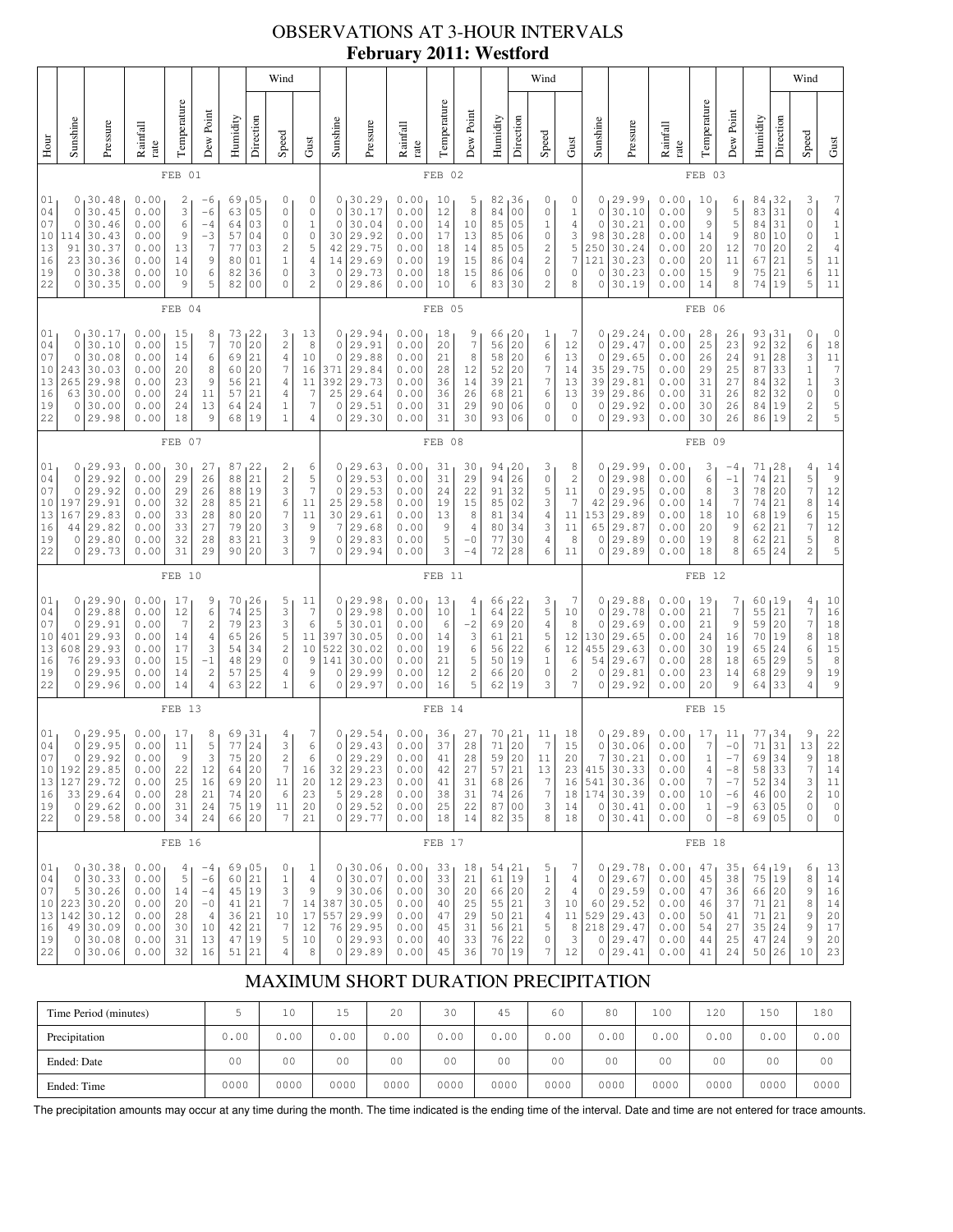# OBSERVATIONS AT 3-HOUR INTERVALS **February 2011: Westford**

|                                                                                                                                                                                                                                                                                                                                                                                                                                                                                                                                                           | Wind                        |                                                                                        |                                                              |                                                    |                                                                 |                                              |                                                                                         |                                                                                                                  |                                                                                                                |                                                                                    |                                                                                     |                                                              |                                                                                                              |                                                                         | Wind                                                                         |                                                                         |                                                                                                               |                                                                                                    |                                                                            |                                                                           |                                                              |                                                                                                             |                                                                                                       | Wind                                             |                                                 |                                                                                                         |                                                                                                    |
|-----------------------------------------------------------------------------------------------------------------------------------------------------------------------------------------------------------------------------------------------------------------------------------------------------------------------------------------------------------------------------------------------------------------------------------------------------------------------------------------------------------------------------------------------------------|-----------------------------|----------------------------------------------------------------------------------------|--------------------------------------------------------------|----------------------------------------------------|-----------------------------------------------------------------|----------------------------------------------|-----------------------------------------------------------------------------------------|------------------------------------------------------------------------------------------------------------------|----------------------------------------------------------------------------------------------------------------|------------------------------------------------------------------------------------|-------------------------------------------------------------------------------------|--------------------------------------------------------------|--------------------------------------------------------------------------------------------------------------|-------------------------------------------------------------------------|------------------------------------------------------------------------------|-------------------------------------------------------------------------|---------------------------------------------------------------------------------------------------------------|----------------------------------------------------------------------------------------------------|----------------------------------------------------------------------------|---------------------------------------------------------------------------|--------------------------------------------------------------|-------------------------------------------------------------------------------------------------------------|-------------------------------------------------------------------------------------------------------|--------------------------------------------------|-------------------------------------------------|---------------------------------------------------------------------------------------------------------|----------------------------------------------------------------------------------------------------|
| Hour                                                                                                                                                                                                                                                                                                                                                                                                                                                                                                                                                      | Sunshine                    | Pressure                                                                               | Rainfall<br>rate                                             | Temperature                                        | Dew Point                                                       | Humidity                                     | Direction                                                                               | Speed                                                                                                            | $\mbox{Gust}$                                                                                                  | Sunshine                                                                           | Pressure                                                                            | Rainfall<br>rate                                             | Temperature                                                                                                  | Dew Point                                                               | Humidity                                                                     | Direction                                                               | Speed                                                                                                         | Gust                                                                                               | Sunshine                                                                   | Pressure                                                                  | Rainfall<br>rate                                             | Temperature                                                                                                 | Dew Point                                                                                             | Humidity                                         | Direction                                       | Speed                                                                                                   | $\mbox{Gust}$                                                                                      |
|                                                                                                                                                                                                                                                                                                                                                                                                                                                                                                                                                           |                             |                                                                                        |                                                              | FEB 19                                             |                                                                 |                                              |                                                                                         |                                                                                                                  |                                                                                                                |                                                                                    |                                                                                     |                                                              | FEB 20                                                                                                       |                                                                         |                                                                              |                                                                         |                                                                                                               |                                                                                                    | FEB 21                                                                     |                                                                           |                                                              |                                                                                                             |                                                                                                       |                                                  |                                                 |                                                                                                         |                                                                                                    |
| 0, 29.42<br>0.00<br>77<br>25<br>01<br>31<br>25<br>6<br>11<br>29.44<br>31<br>04<br>$\circ$<br>0.00<br>27<br>23<br>85<br>9<br>19<br>29.56<br>5<br>07<br>19<br>0.00<br>11<br>66<br>29<br>17<br>21<br>318 29.64<br>10<br>0.00<br>$\epsilon$<br>52<br>34<br>6<br>21<br>21<br>13<br>369<br>29.70<br>0.00<br>5<br>33<br>27<br>18<br>56<br>10<br>$\sqrt{2}$<br>83 29.83<br>0.00<br>12<br>33<br>9<br>17<br>16<br>64<br>5<br>$\overline{7}$<br>0 29.94<br>0.00<br>34<br>19<br>11<br>75<br>17<br>22<br>$\mathbf{1}$<br>32<br>0 30.03<br>0.00<br>11<br>64<br>11<br>21 |                             |                                                                                        |                                                              |                                                    |                                                                 | $\circ$<br>9<br>$\circ$                      | 0, 30.10<br>30.17<br>30.23<br>471 30.22<br>$501$ 30.22<br>144 30.13<br>30.10<br>0 30.06 | 0.00<br>0.00<br>0.00<br>0.00<br>0.00<br>0.00<br>0.00<br>0.00                                                     | 10<br>9<br>8<br>9<br>16<br>17<br>14<br>11                                                                      | 0<br>$\sqrt{2}$<br>$-1$<br>$-1$<br>$\frac{2}{3}$<br>$\ensuremath{\mathsf{3}}$<br>3 | 64,33<br>71<br>68<br>63<br>54<br>54<br>63<br>69                                     | 31<br>33<br>32<br>33<br>04<br>01<br>04                       | 6<br>$\boldsymbol{\tau}$<br>$\overline{\mathbf{c}}$<br>$\sqrt{4}$<br>$\frac{2}{2}$<br>$\mathbb O$<br>$\circ$ | 23<br>14<br>16<br>11<br>5<br>$\sqrt{2}$<br>3                            | $\mathsf{O}\xspace$<br>$\circ$<br>13 311<br>645<br>209<br>$\circ$<br>$\circ$ | 0, 29.99<br>29.94<br>29.93<br>29.94<br>29.94<br>29.95<br>30.02<br>30.04 | 0.00<br>0.00<br>0.00<br>0.00<br>0.00<br>0.00<br>0.00<br>0.00                                                  | 12<br>11<br>10<br>10<br>11<br>10<br>$\overline{4}$<br>5                                            | 7<br>$\boldsymbol{7}$<br>5<br>$\mathbf{1}$<br>$-2$<br>$-3$<br>$-6$<br>$-7$ | 80,04<br>81<br>81<br>68<br>55<br>53<br>62<br>57                           | 34<br>35<br>34<br>0 <sub>0</sub><br>01<br>35<br>32           | 0<br>$1\,$<br>$\circ$<br>$\sqrt{2}$<br>$\epsilon$<br>$\ensuremath{\mathsf{3}}$<br>$\,1\,$<br>$\overline{c}$ | $\begin{array}{c} 1 \\ 3 \\ 4 \end{array}$<br>$\overline{6}$<br>$1\,2$<br>10<br>$\sqrt{4}$<br>$\,8\,$ |                                                  |                                                 |                                                                                                         |                                                                                                    |
|                                                                                                                                                                                                                                                                                                                                                                                                                                                                                                                                                           | FEB 22                      |                                                                                        |                                                              |                                                    |                                                                 |                                              |                                                                                         |                                                                                                                  |                                                                                                                | FEB 23                                                                             |                                                                                     |                                                              |                                                                                                              |                                                                         |                                                                              |                                                                         |                                                                                                               |                                                                                                    | FEB 24                                                                     |                                                                           |                                                              |                                                                                                             |                                                                                                       |                                                  |                                                 |                                                                                                         |                                                                                                    |
| 01<br>04<br>07<br>10<br>13<br>16<br>19<br>22                                                                                                                                                                                                                                                                                                                                                                                                                                                                                                              | $\circ$<br>12<br>459<br>214 | 0, 30.05<br>30.09<br>30.16<br>30.22<br>582 30.22<br>30.25<br>0 30.29<br>0 30.31        | 0.00<br>0.00<br>0.00<br>0.00<br>0.00<br>0.00<br>0.00<br>0.00 | 2<br>$-0$<br>$-1$<br>10<br>15<br>18<br>$\tau$<br>6 | $-7$<br>$-7$<br>$-7$<br>$-3$<br>$-1$<br>$\circ$<br>$-2$<br>$-3$ | 73<br>75<br>57<br>50<br>46<br>64<br>68       | 66,01<br>0 <sub>0</sub><br>01<br>03<br>34<br>32<br>02<br>02                             | $\circ$<br>$\circ$<br>$\mathbb O$<br>3<br>$\sqrt{2}$<br>$\,1$<br>$\mathbb O$<br>$\circ$                          | $\overline{4}$<br>$\ensuremath{\mathsf{3}}$<br>$\,1\,$<br>9<br>$\boldsymbol{7}$<br>6<br>$\mathbb O$<br>$\circ$ | $\circ$<br>12<br>469                                                               | 0, 30.32<br>30.34<br>30.38<br>30.39<br>594 30.35<br>227 30.33<br>0 30.32<br>0 30.28 | 0.00<br>0.00<br>0.00<br>0.00<br>0.00<br>0.00<br>0.00<br>0.00 | 12<br>9<br>$\overline{9}$<br>20<br>26<br>28<br>17<br>12                                                      | $-1$<br>$-4$<br>$-5$<br>$-2$<br>$-4$<br>$-4$<br>$-1$<br>$-10$           | 55,02<br>55<br>51<br>38<br>26<br>25<br>44<br>36                              | 01<br>01<br>00<br>35<br>00<br>09<br>09                                  | 0<br>$\mathbb O$<br>$\circ$<br>$\mathbb O$<br>$\mathbf{1}$<br>$\mathbf{1}$<br>$\mathbb O$<br>$\mathbf 0$      | 1<br>$1\,$<br>$\circ$<br>5<br>6<br>6<br>$1\,$<br>$\mathbb O$                                       | $\circ$<br>16<br>466<br>234<br>60<br>$\circ$                               | 0, 30.27<br>30.21<br>30.18<br>30.10<br>30.01<br>29.94<br>29.99<br>0 29.99 | 0.00<br>0.00<br>0.00<br>0.00<br>0.00<br>0.00<br>0.00<br>0.00 | 10<br>10<br>10<br>29<br>33<br>32<br>33<br>31                                                                | $-4$<br>$-6$<br>$-6$<br>$\sqrt{2}$<br>8<br>14<br>15<br>20                                             | 52,19<br>49<br>47<br>31<br>35<br>46<br>49<br>631 | 19<br>21<br>20<br>$20$<br>20<br>21<br>22        | $\circ$<br>$\circ$<br>$\mathbb O$<br>$\overline{4}$<br>$\overline{9}$<br>$\,9$<br>$\boldsymbol{7}$<br>3 | $\begin{smallmatrix}0\\0\\0\end{smallmatrix}$<br>$\mathbb O$<br>$\mathsf 9$<br>21<br>20<br>14<br>7 |
|                                                                                                                                                                                                                                                                                                                                                                                                                                                                                                                                                           |                             |                                                                                        |                                                              | FEB 25                                             |                                                                 |                                              |                                                                                         |                                                                                                                  |                                                                                                                |                                                                                    | FEB 26                                                                              |                                                              |                                                                                                              |                                                                         |                                                                              |                                                                         |                                                                                                               | FEB 27                                                                                             |                                                                            |                                                                           |                                                              |                                                                                                             |                                                                                                       |                                                  |                                                 |                                                                                                         |                                                                                                    |
| 01<br>04<br>07<br>10<br>13<br>16<br>19<br>22                                                                                                                                                                                                                                                                                                                                                                                                                                                                                                              | 11                          | 0, 29.95<br>0 29.88<br>29.78<br>30 29.69<br>40 29.49<br>16 29.52<br>0 29.69<br>0 29.82 | 0.00<br>0.00<br>0.00<br>0.00<br>0.00<br>0.00<br>0.00<br>0.00 | 30<br>29<br>29<br>28<br>27<br>25<br>22<br>23       | 23<br>25<br>24<br>25<br>24<br>21<br>19<br>17                    | 77<br>84<br>83<br>87<br>87<br>87<br>87<br>80 | 33<br>33<br>03<br>02<br>02<br>0 <sub>0</sub><br>33<br>32                                | $\circ$<br>$\mathsf{O}\xspace$<br>$\,1\,$<br>$\mathbf{1}$<br>$\mathsf 3$<br>5<br>3<br>5                          | $\mathbf{2}$<br>5<br>$\epsilon$<br>$^{\rm 8}$<br>14<br>15<br>11<br>13                                          | $\circ$<br>11<br>167<br> 113<br>$\circ$                                            | 0, 29.94<br>30.03<br>30.09<br>30.13<br>383 30.13<br>30.10<br>30.07<br>0 30.08       | 0.00<br>0.00<br>0.00<br>0.00<br>0.00<br>0.00<br>0.00<br>0.00 | 17<br>11<br>8<br>13<br>15<br>17<br>11<br>13                                                                  | 10<br>$\,1\,$<br>$-1$<br>$\circ$<br>$\boldsymbol{7}$<br>$\,9$<br>6<br>8 | 64<br>65<br>56<br>68<br>72<br>82<br>81                                       | 73,30<br>32<br>33<br>08<br>33<br>05<br>06<br>06                         | 6<br>$\sqrt{2}$<br>$\mathbb O$<br>$\mathbb O$<br>$\mathbb O$<br>$\mathsf{O}\xspace$<br>$\mathbb O$<br>$\circ$ | 14<br>8<br>$\ensuremath{\mathsf{3}}$<br>3<br>$\mathbf{2}$<br>$\sqrt{2}$<br>$\circ$<br>$\mathbf{1}$ | $\circ$<br>5<br>223<br>288<br>76<br>$\circ$<br>$\circ$                     | 0, 30.01<br>29.95<br>29.96<br>30.00<br>29.99<br>30.01<br>30.03<br>30.01   | 0.00<br>0.00<br>0.00<br>0.00<br>0.00<br>0.00<br>0.00<br>0.00 | 14<br>15<br>16<br>23<br>27<br>28<br>24<br>27                                                                | $\overline{9}$<br>12<br>12<br>16<br>18<br>19<br>17<br>21                                              | 82,04<br>85<br>84<br>73<br>68<br>70<br>77<br>78  | 01<br>01<br>07<br>21<br>$2\sqrt{1}$<br>21<br>20 | $\circ$<br>$\circ$<br>$\mathbb O$<br>$\mathbb O$<br>$\sqrt{2}$<br>$\overline{4}$<br>$\,1\,$<br>5        | 432267<br>$\begin{array}{c} 5 \\ 8 \end{array}$                                                    |
|                                                                                                                                                                                                                                                                                                                                                                                                                                                                                                                                                           |                             |                                                                                        |                                                              | FEB 28                                             |                                                                 |                                              |                                                                                         |                                                                                                                  |                                                                                                                |                                                                                    |                                                                                     |                                                              |                                                                                                              |                                                                         |                                                                              |                                                                         |                                                                                                               |                                                                                                    |                                                                            |                                                                           |                                                              |                                                                                                             |                                                                                                       |                                                  |                                                 |                                                                                                         |                                                                                                    |
| 01<br>04<br>07<br>10<br>13<br>16<br>19<br>22                                                                                                                                                                                                                                                                                                                                                                                                                                                                                                              | $\circ$<br>5<br>72<br>67    | 0, 29.96<br>29.85<br>29.76<br>29.57<br>29.41<br>40 29.46<br>0 29.68<br>0 29.81         | 0.00<br>0.00<br>0.00<br>0.00<br>0.00<br>0.00<br>0.00<br>0.00 | 30<br>32<br>30<br>31<br>33<br>34<br>31<br>28       | 22<br>24<br>26<br>27<br>29<br>31<br>28<br>20                    | 71<br>84<br>84<br>86<br>92<br>86<br>72       | 71, 18<br>19<br>19<br>20<br>26<br>25<br>29<br>32                                        | $\overline{4}$<br>3<br>$\,8\,$<br>$\ensuremath{\mathsf{3}}$<br>$\mathbb O$<br>$\mathbb O$<br>8<br>$\overline{7}$ | 11<br>11<br>15<br>10<br>$\circ$<br>$\mathbb O$<br>17<br>18                                                     |                                                                                    |                                                                                     |                                                              |                                                                                                              |                                                                         |                                                                              |                                                                         |                                                                                                               |                                                                                                    |                                                                            |                                                                           |                                                              |                                                                                                             |                                                                                                       |                                                  |                                                 |                                                                                                         |                                                                                                    |
|                                                                                                                                                                                                                                                                                                                                                                                                                                                                                                                                                           |                             |                                                                                        |                                                              |                                                    |                                                                 |                                              |                                                                                         |                                                                                                                  |                                                                                                                |                                                                                    |                                                                                     |                                                              |                                                                                                              |                                                                         |                                                                              |                                                                         |                                                                                                               |                                                                                                    |                                                                            |                                                                           |                                                              |                                                                                                             |                                                                                                       |                                                  |                                                 |                                                                                                         |                                                                                                    |
|                                                                                                                                                                                                                                                                                                                                                                                                                                                                                                                                                           |                             |                                                                                        |                                                              |                                                    |                                                                 |                                              |                                                                                         |                                                                                                                  |                                                                                                                |                                                                                    |                                                                                     |                                                              |                                                                                                              |                                                                         |                                                                              |                                                                         |                                                                                                               |                                                                                                    |                                                                            |                                                                           |                                                              |                                                                                                             |                                                                                                       |                                                  |                                                 |                                                                                                         |                                                                                                    |

### NOTES:

Units are: Temperature=°F, Wind=mph, Pressure=Inches Hg, Precipitation=inches.

Wind Direction: Directions are those from which the wind is blowing, indicated in tens of degrees<br>from true north: i.e., 09 for East, 18 for South, 27 for West, and 00 or 36 for North.<br>Wind Speed: The observed one-minute a

Wind Gust: The maximum instantaneous wind speed for the 10-minute period preceding the observation Rainfall Rate: The instantaneous rainfall rate at the time of observation, calculated by timing

consecutive 0.01" pulses from the electronic rain gauge and interpolating this rate for one hour.

# WEATHER NOTES SUMMARY BY HOUR

|    |                                              |                                                            |                                                                              | Averages                                     |                                             |                                              | Resultant                                            | Wind                                         |                                                      |
|----|----------------------------------------------|------------------------------------------------------------|------------------------------------------------------------------------------|----------------------------------------------|---------------------------------------------|----------------------------------------------|------------------------------------------------------|----------------------------------------------|------------------------------------------------------|
| ì. | Hour                                         | Sunshine                                                   | Pressure                                                                     | Temperature                                  | Dew Point                                   | Humidity                                     | Wind Speed                                           | Direction                                    | Speed                                                |
|    | 01<br>04<br>07<br>10<br>13<br>16<br>19<br>22 | $\mathbf 0$<br>$\Omega$<br>5<br>228<br>308<br>86<br>0<br>0 | 29.965<br>29.953<br>29.953<br>29.943<br>29.896<br>29.895<br>29.935<br>29.948 | 18<br>17<br>17<br>21<br>25<br>25<br>21<br>20 | 11<br>10<br>9<br>11<br>13<br>13<br>12<br>11 | 72<br>73<br>71<br>65<br>62<br>63<br>71<br>70 | 3.1<br>3.4<br>3.4<br>4.2<br>4.5<br>3.8<br>3.2<br>3.4 | 25<br>25<br>23<br>22<br>24<br>24<br>25<br>26 | 1.8<br>2.0<br>2.1<br>2.5<br>2.3<br>2.0<br>2.0<br>1.9 |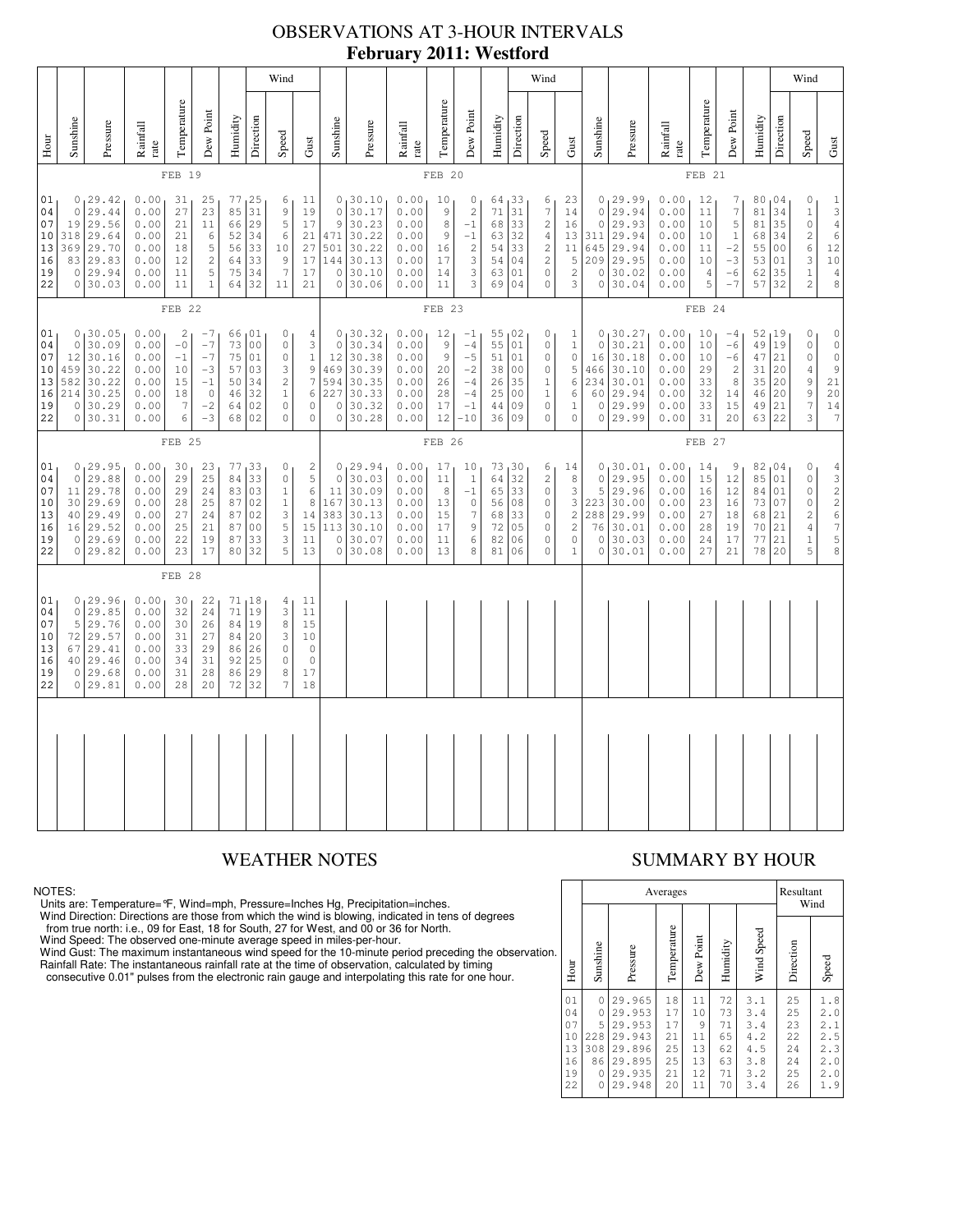# HOURLY PRECIPITATION (Water Equivalent) **February 2011: Westford**

| Date                                                      | A.M. Hour Ending at |    |    |    |                |    |    |    |    |      |    |    |    |    | P.M. Hour Ending at |                                                                                                                                                                                                                             |    |    |    |    |    |    |    |      |                                                           |  |  |  |
|-----------------------------------------------------------|---------------------|----|----|----|----------------|----|----|----|----|------|----|----|----|----|---------------------|-----------------------------------------------------------------------------------------------------------------------------------------------------------------------------------------------------------------------------|----|----|----|----|----|----|----|------|-----------------------------------------------------------|--|--|--|
|                                                           | 01                  | 02 | 03 | 04 | 0 <sub>5</sub> | 06 | 07 | 08 | 09 | $10$ | 11 | 12 | 01 | 02 | 03                  | 04                                                                                                                                                                                                                          | 05 | 06 | 07 | 08 | 09 | 10 | 11 | $12$ | $_{\mbox{\textbf{Date}}}$                                 |  |  |  |
| 01<br>$0\,2$<br>03<br>04<br>05                            | 0.12                |    |    |    |                |    |    |    |    |      |    |    |    |    |                     |                                                                                                                                                                                                                             |    |    |    |    |    |    |    |      | $0\,1$<br>$02$<br>03<br>03<br>04<br>05                    |  |  |  |
| 06<br>07<br>$0\,8$<br>09<br>10                            |                     |    |    |    |                |    |    |    |    |      |    |    |    |    |                     |                                                                                                                                                                                                                             |    |    |    |    |    |    |    |      | $0\,6$<br>07<br>08<br>09<br>09<br>10                      |  |  |  |
| 11<br>$12$<br>$13$<br>$1\,4$<br>15                        |                     |    |    |    |                |    |    |    |    |      |    |    |    |    |                     |                                                                                                                                                                                                                             |    |    |    |    |    |    |    |      | $\begin{array}{c} 11 \\ 12 \\ 13 \\ 14 \\ 15 \end{array}$ |  |  |  |
| 16<br>$17$<br>$1\,8$<br>19<br>20                          |                     |    |    |    |                |    |    |    |    |      |    |    |    |    |                     |                                                                                                                                                                                                                             |    |    |    |    |    |    |    |      | $\begin{array}{c} 16 \\ 17 \\ 18 \\ 19 \\ 20 \end{array}$ |  |  |  |
| $\begin{array}{c} 21 \\ 22 \end{array}$<br>23<br>24<br>25 |                     |    |    |    |                |    |    |    |    |      |    |    |    |    |                     |                                                                                                                                                                                                                             |    |    |    |    |    |    |    |      | $\begin{array}{l} 21 \\ 22 \\ 23 \\ 24 \\ 25 \end{array}$ |  |  |  |
| $\frac{26}{27}$<br>28                                     |                     |    |    |    |                |    |    |    |    |      |    |    |    |    |                     |                                                                                                                                                                                                                             |    |    |    |    |    |    |    |      | $\begin{array}{c} 26 \\ 27 \\ 28 \end{array}$             |  |  |  |
|                                                           |                     |    |    |    |                |    |    |    |    |      |    |    |    |    |                     | Sum   0 . 12   0 . 00   0 . 00   0 . 00   0 . 00   0 . 00   0 . 00   0 . 00   0 . 00   0 . 00   0 . 00   0 . 00   0 . 00   0 . 00   0 . 00   0 . 00   0 . 00   0 . 00   0 . 00   0 . 00   0 . 00   0 . 00   0 . 00   0 . 00 |    |    |    |    |    |    |    |      |                                                           |  |  |  |

During a frozen precipitation event, hourly precipitation totals may not be recorded. In this case, daily amounts are typically entered in the last column (hour ending at 12 A.M.)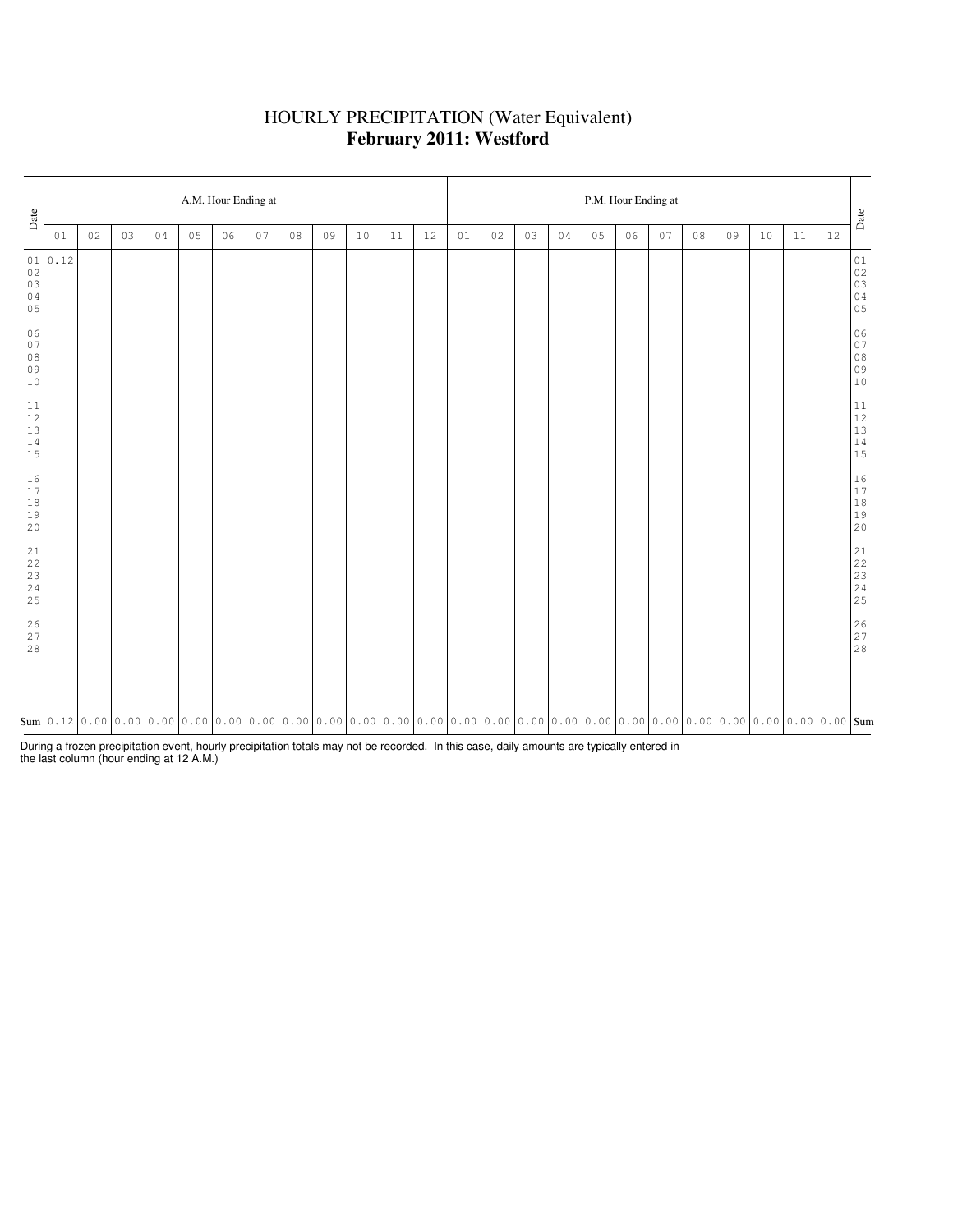# HOUR-BY-HOUR DATA **February 2011: Westford**